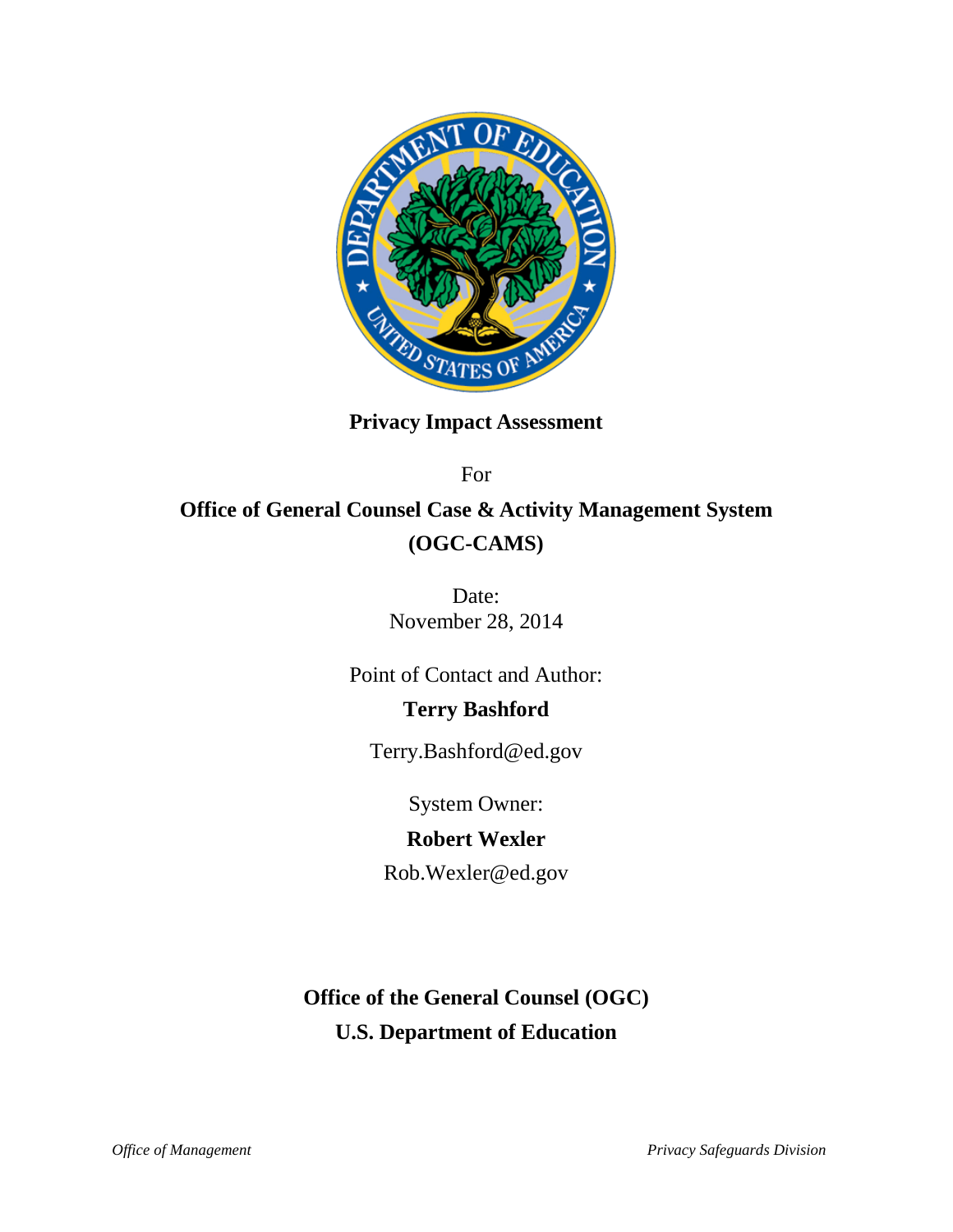

#### **1. System Information.**

*Describe the system - include system name, system acronym, and a description of the system, to include scope, purpose and major functions.*

This document is a second-generation Privacy Impact Assessment (PIA) and reflects current information regarding The Office of the General Counsel's (OGC) Case and Activity Management System (OGC-CAMS). OGC-CAMS contains in-house developed applications (including modifications to adapt to OGC's particular needs), commercial-off-the-shelf (COTS) software, and OpenText Document Management System (DMS).

OGC-CAMS is an in-house case and document management system that stores and organizes for quick retrieval OGC's day to day work product, including documents associated with on-going litigation, contracts, legislation reviews, and regulatory matters, and also documents reflecting OGC's written legal advice contained in memorandums and emails. In general terms, the system centralizes the OGC's documents for orderly accessibility and searching; prevents the loss of work product; manages all relevant content associated with a particular matter or case; secures confidential, privileged, deliberative and attorney-work product information; allows for searching and access to relevant information across the OGC, and provides a content and knowledge management feature that preserves the knowledge of the OGC developed over time. The OGC-CAMS is not accessible to Department staff outside of OGC, nor is it accessible to the public.

### **2. Legal Authority.**

*Cite the legal authority to collect and use this data. What specific legal authorities, arrangements, and/or agreements regulate the collection of information?*

The legal authorities for OGC to collect and use data are listed as follows.

20 U.S.C. § 3421 "The General Counsel (GC) shall provide legal assistance to the Secretary concerning the programs and policies of the Department."

Federal Torts Claims Act (28 U.S.C. §§ 2671-2680, 1346(b); Waiver of Overpayment of Pay Act 5 U.S.C. 5584; Military Personnel and Civilian Employees Claims Act, 31 U.S.C. 240 et seq.; Federal Claims Collection Act, 31 U.S.C. 951-953. See System of Records Notice [\(SORN\) 18-09-01](http://www2.ed.gov/notices/pai/pai-18-09-01.pdf)

5 U.S.C. §§ 3301 et seq. See [SORN 18-09-02](http://www2.ed.gov/notices/pai/pai-18-09-02.pdf)

Pub. L. 95-521, Ethics in Government Act of 1978; Pub. L. 101-194, Ethics Reform Act of 1989, as amended; and Executive Orders 12674, 12565, and 11222, as amended. Se[e SORN 18-09-03](http://www2.ed.gov/notices/pai/pai-18-09-03.pdf)

Civil Rights Act, and Federal Torts Claim Act (The authority for maintaining information consists of various statutes, regulations, rules or orders pertaining to the subject matter of the litigation, administrative complaint or adverse personnel action). See [SORN 18-09-04](http://www2.ed.gov/notices/pai/pai-18-09-04.pdf)

Section 206(d) of the E-Government Act of 2002 (Pub. L. 107-347, 44 U.S.C. § 3501 note); 5 U.S.C. § 301; and 5 U.S.C. § 553. See [SORN 18-09-05](http://www2.ed.gov/notices/pai/pai-18-09-05.pdf)

5 U.S.C. §§ 7301, 7351, and 7353; 5 U.S.C. App. (Ethics in Government Act of 1978); 31 U.S.C. § 1353; E.O. 12674 (as modified by E.O. 12731). See [SORN OGE/GOVT-1](http://edocket.access.gpo.gov/2003/03-1101.htm)

5 U.S.C. App. (Ethics in Government Act of 1978); E.O. 12674 (as modified by E.O. 12731). See [SORN](http://edocket.access.gpo.gov/2003/03-1101.htm)  [OGE/GOVT-2](http://edocket.access.gpo.gov/2003/03-1101.htm)

Federal Docket Management System (FDMS). Se[e SORN EPA-GOVT-2.](http://www.epa.gov/privacy/notice/epa-govt-2.htm)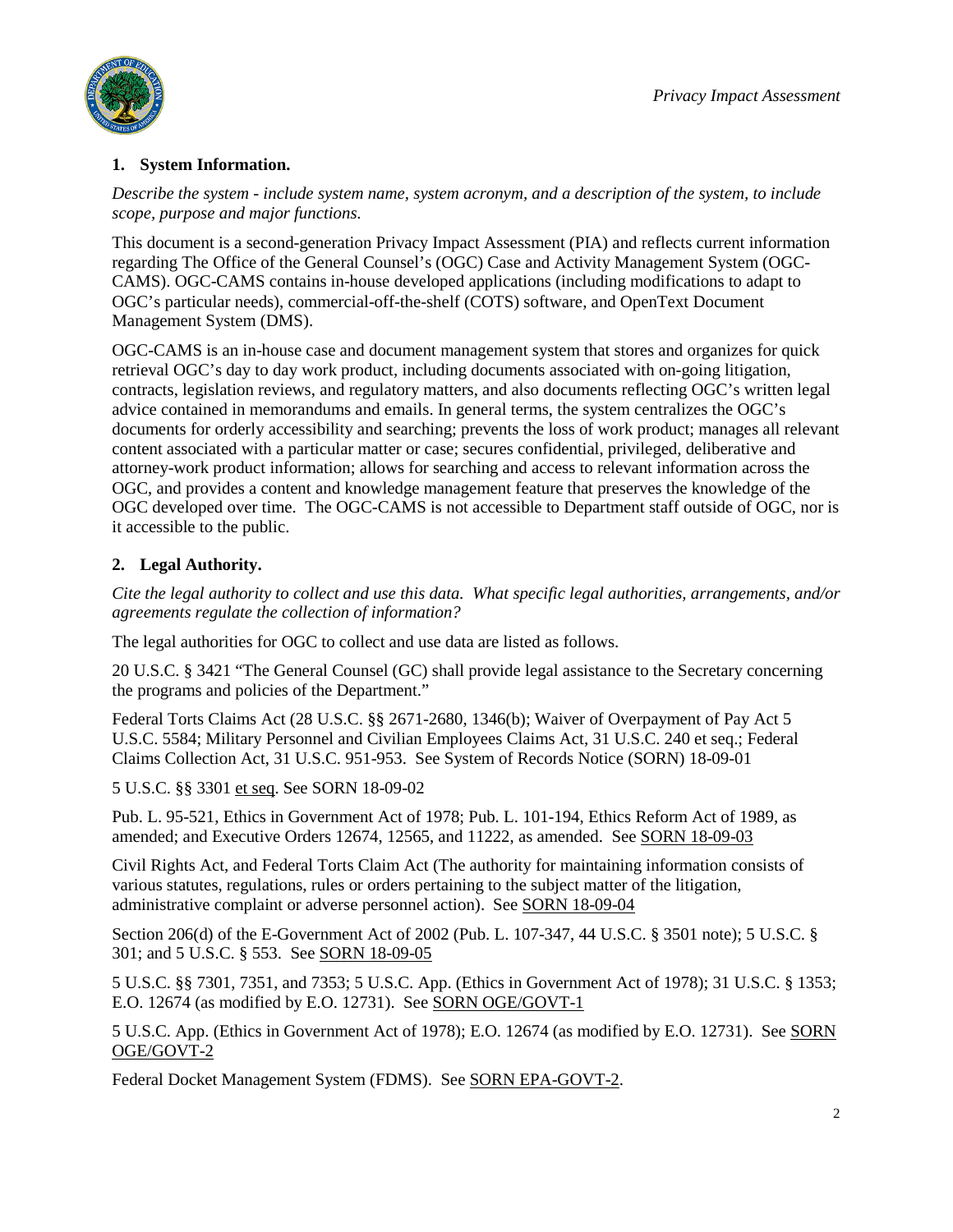

#### **3. Characterization of the Information.**

*What elements of personally identifiable information (PII) are collected and maintained by the system (e.g., name, social security number, date of birth, address, phone number)? What are the sources of information (e.g., student, teacher, employee, university)? How is the information collected (website, paper form, on-line form)? Is the information used to link or cross-reference multiple databases?*

The primary purpose of the OGC-CAMS is not to collect or store Privacy Act information; however, documents used by OGC attorneys in their day to day work may be saved to the OGC-CAMS by and for the attorney and may contain elements of personal identifiable information (PII) covered by the Privacy Act. This includes but is not limited to, name, SSN, DOB, addresses, telephone numbers, and financial and personnel related information, etc. PII may be provided to an attorney in OGC in the course of an ethics review or in the course of legal proceedings, claims, complaints, and other sources in response to OGC required legal requirements (in response to court proceedings, i.e., ethics due diligence).

#### **4. Why is the information collected?**

*How is this information necessary to the mission of the program, or contributes to a necessary agency activity? Given the amount and any type of data collected, discuss the privacy risks (internally and/or externally) identified and how they were mitigated.*

OGC CAMS supports OGC's efforts (i.e., providing legal advice, drafting and conducting legal reviews of Department statutes, regulations, and guidance, providing legal services in litigation, ethics reviews, etc.) to provide legal assistance to the Secretary and other Department officials and staff concerning the Department's programs and policies.

Any PII saved to the OGC-CAMS system is stored within the EDUCATE Perot facilities in Plano TX, and is accessible to only OGC personnel. The risk of disclosure of PII is significantly minimized by the protections in place under the EDUCATE contract and the security permission controls in place by the OGC-CAMS product.

#### **5. Social Security Number (SSN).**

*If an SSN is collected and used, describe the purpose of the collection, the type of use, and any disclosures. Also specify any alternatives that you considered, and why the alternative was not selected. If system collects SSN, the PIA will require a signature by the Assistant Secretary or designee. If no SSN is collected, no signature is required.*

OGC-CAMS stores documents provided to or obtained by an attorney in the course of their work. SSNs may, from time to time, be included in such documentation, particularly as they related to ethics reviews, personnel matters and legal claims, and court documents. Thus, documents stored within OGC-CAMS will contain SSNs in some documents, but this personal information will be identified and removed upon disposal or transfer to the National Archives Record Administration (NARA).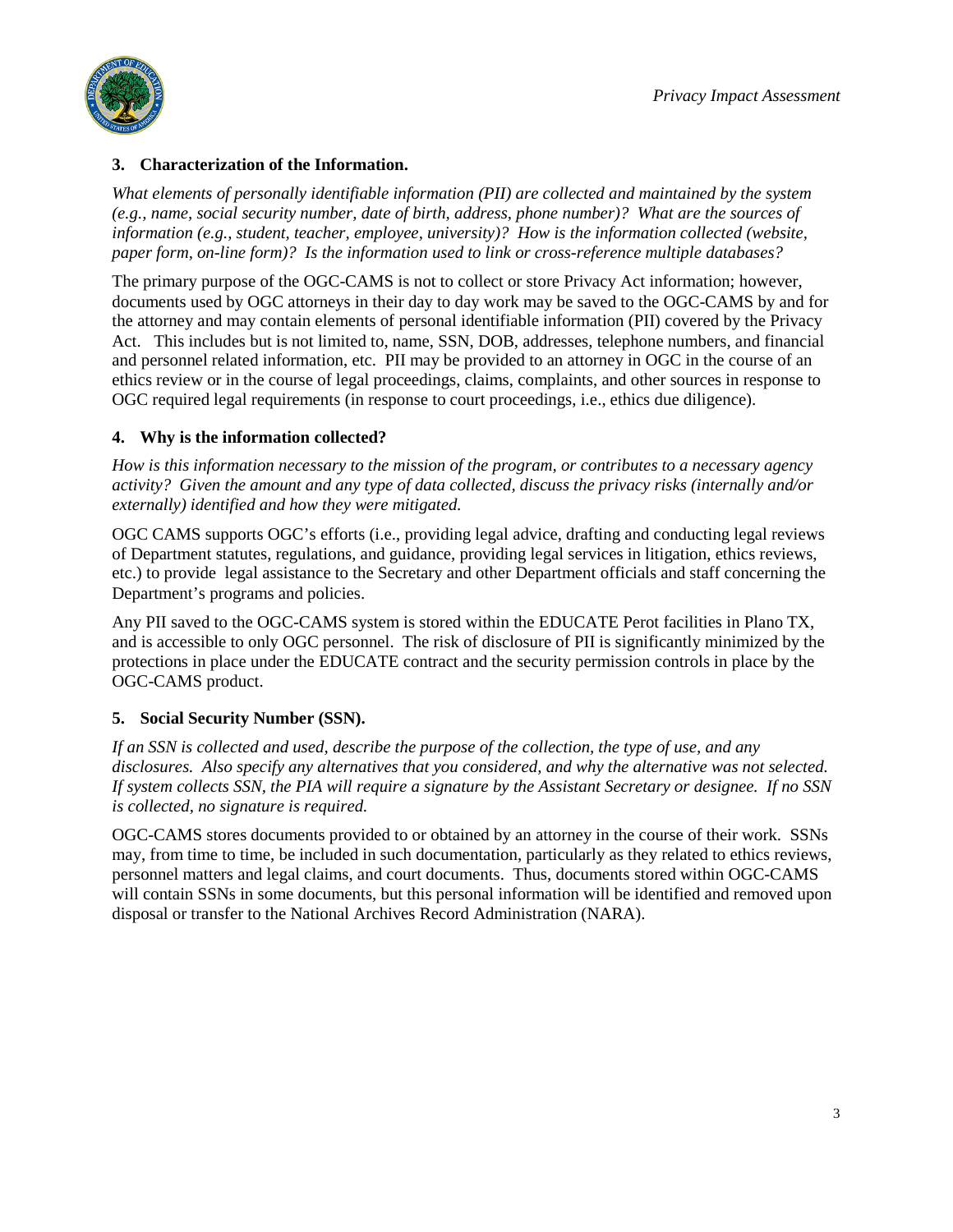

#### **6. Uses of the Information.**

*What is the intended use of the information? How will the information be used? Describe all internal and/or external uses of the information. What types of methods are used to analyze the data? Explain how the information is used, if the system uses commercial information, publicly available information, or information from other Federal agency databases.*

Any Privacy Information saved in the system will be used in the normal course of OGC carrying out its responsibilities that presently applies to such information that OGC uses including information in hardcopy form. OGC-CAMS is not designed to serve as a repository for personal data.

#### **7. Internal Sharing and Disclosure.**

*With which internal ED organizations will the information be shared? What information is shared? For what purpose is the information shared?*

The Department of Education may disclose information contained in a record in an individual's account under the routine uses listed in the Privacy Act System of Records notice without the consent of the individual if the disclosure is compatible with the purposes for which the record was collected.

See Routine Uses as listed in the system of records notices listed above in question #2.

#### **8. External Sharing and Disclosure.**

*With what external entity will the information be shared (e.g., another agency for a specified programmatic purpose)? What information is shared? For what purpose is the information shared? How is the information shared outside of the Department? Is the sharing pursuant to a Computer Matching Agreement (CMA), Memorandum of Understanding or other type of approved sharing agreement with another agency?*

The Department of Education may disclose information contained in a record in an individual's account under the routine uses listed in the Privacy Act System of Records notice without the consent of the individual if the disclosure is compatible with the purposes for which the record was collected.

See Routine Uses as listed in the system of records notices listed above in question #2.

#### **9. Notice.**

*Is notice provided to the individual prior to collection of their information (e.g., a posted Privacy Notice)? What opportunities do individuals have to decline to provide information (where providing the information is voluntary) or to consent to particular uses of the information (other than required or authorized uses), and how individuals can grant consent?* 

OGC-CAMS resides on the EDUCATE network and is restricted to OGC access; all OGC personnel are advised during training that the system may contain PII and that the sharing of any PII is restricted for only OGC's proper use. OGC personnel are also aware that the Assistant General Counsel for their division is the only person authorized to grant release of PII and in the official performance of the duties and then only to legitimate authorized users. This is a general OGC policy and practice, which applies to the handling of any information stored on OGC-CAMS.

#### **10. Web Addresses.**

*List the web addresses (known or planned) that have a Privacy Notice.*

OGC-CAMS does not maintain web addresses.